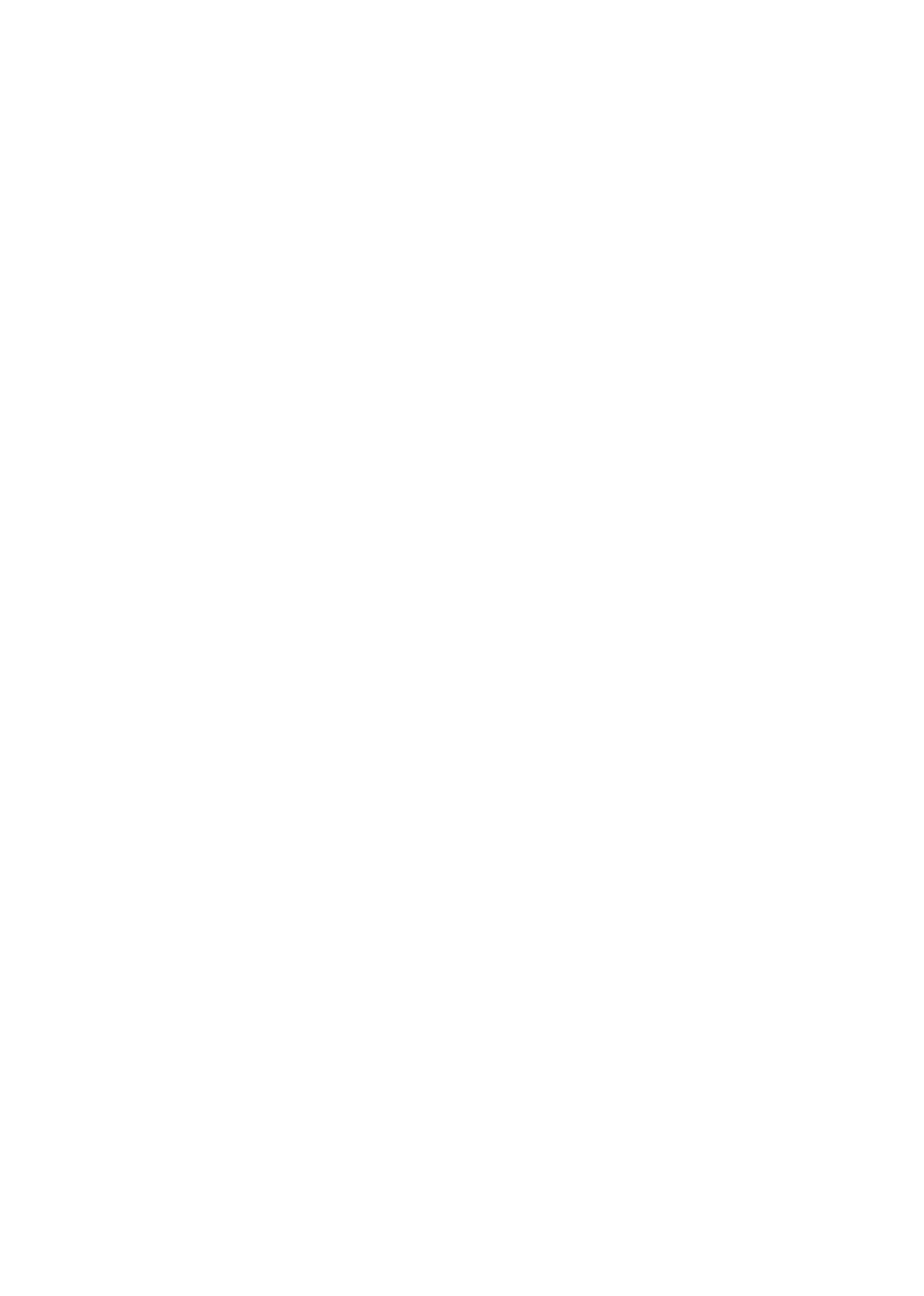

### **CASE STUDY**

# HEALTHCARE

A Fortune 100, National Healthcare Provider solicited companies within the records management and storage industry to submit their recommendations and soltions for managing a sizeable physical records inventory that was being handled by a national provider of these services for the houston area.

## INTRODUCTION

They, as a Healthcare Provider, were propelled to take action due to the continuous transformation of technology, their expectations of business costs, and a reevaluation of acceptable service expectations for their records management vendor.

#### Key areas requested address were as follows:

1) How to control escalating costs for ongoing management of the physical records collection.

2) How to reduce the frequent occurrences of requested records not being found and delivered.

3) How the organization would improve responsiveness & support levels in the routine interaction between

the Health Information Management Directors and the vendor for each of their facilities.

4) How to consistently achieve records inventory destruction in a timely fashion to meet compliance requirements.







- **的** Fortune 100 Company
- Healthcare Provider
- Houston / Gulf Coast  $\mathbf{O}$

# AT A GLANCE

#### **CHALLENGES**

- Control of escalating costs
- Avoid lost/undelivered files
- Improve service levels
- Consistent records destruction

#### **BENEFITS**

- Reduction of transition cost
- File level Inventory
	- Alternative storage method
	- Proper training
- All four challenges solved
- 27% cost savings
- 99.99% file retrieval rate for records thought to be lost by previous vendor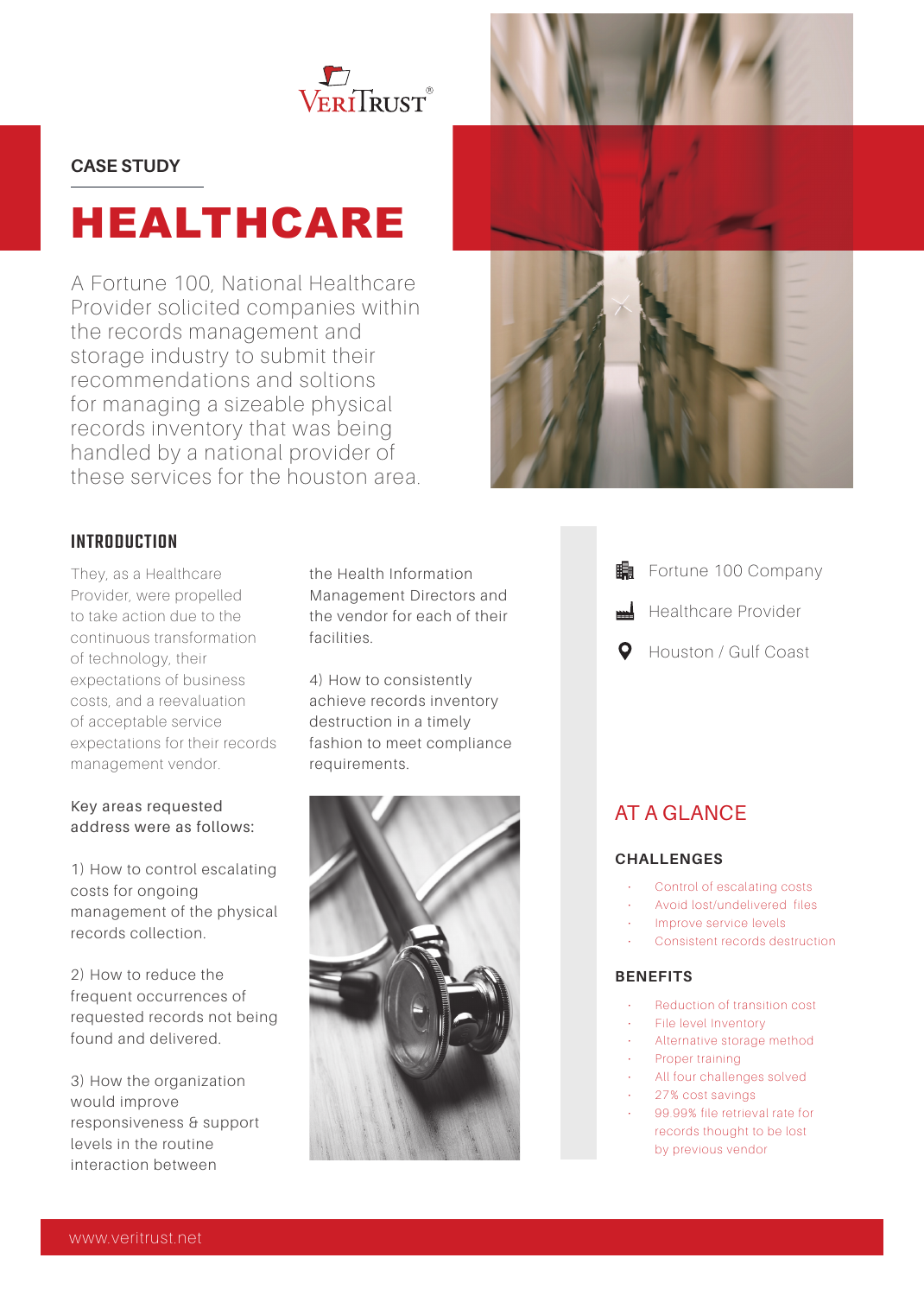## BACKGROUND

This National Healthcare Provider (Which operates many facilities within Southeast Texas), had been utilizing a National Records Storage & Management Provider since the early '90s. Over time, their collection of physical paper records, radiology studies, and pathology Blocks and Slides had grown to several hundred thousand containers. The institution implemented an Electronic Health Record Solution in 2014; however, they continue to have high activity on the records going back into the early 2000s.

The majority of the stored clinical records were in an open shelving environment that was costly, prone to misfiles, and provided a gaping hole in accountability to records custody. Over time, the number of files not found escalated to a level that was significantly impacting the quality of patient care by the healthcare facility. When the Healthcare provider tried to interact with their provider, they had no success in identifying a solution to address these issues and therefore decided to look at alternative solutions.



To mitigate risk for the Healthcare provider and to validate the proposed solution, VeriTrust's initial strategy included a pilot of three facilities. The pilot facilities were the entities that were experiencing the most significant number of files not found and contained the most active inventory.

VeriTrust's solution comprised the following elements:

# **01**

#### ■ To mitigate the perm-out fees

incurred from the previous vendor, VeriTrust credited storage costs for 12 months to reduce the transition costs during the first year of the agreement to level the expense to the Healthcare Provider;



#### File level inventory

VeriTrust analyzed the collection activity and created a file-level inventory for a subset of the collection that reflected activity. The data was captured and uploaded into VeriTrust's client portal, without any additional upfront expense to the Healthcare Provider;

# **02**

#### ■ Alternate file storage method

100% of the open shelving files and radiology studies were indexed into containers per each file type (elimination of open shelved records);

# **Full Communication Plan 04**

During the transition, VeriTrust established a full communication plan; which included weekly calls with client's site representation reviewing detailed status, periodic reviews with executive management, and the establishment of user training programs in two formats; a) for daily power users, onsite within a small group setting, b) for light users, on-line training, short-cut tools as supplements, and retraining as needed.